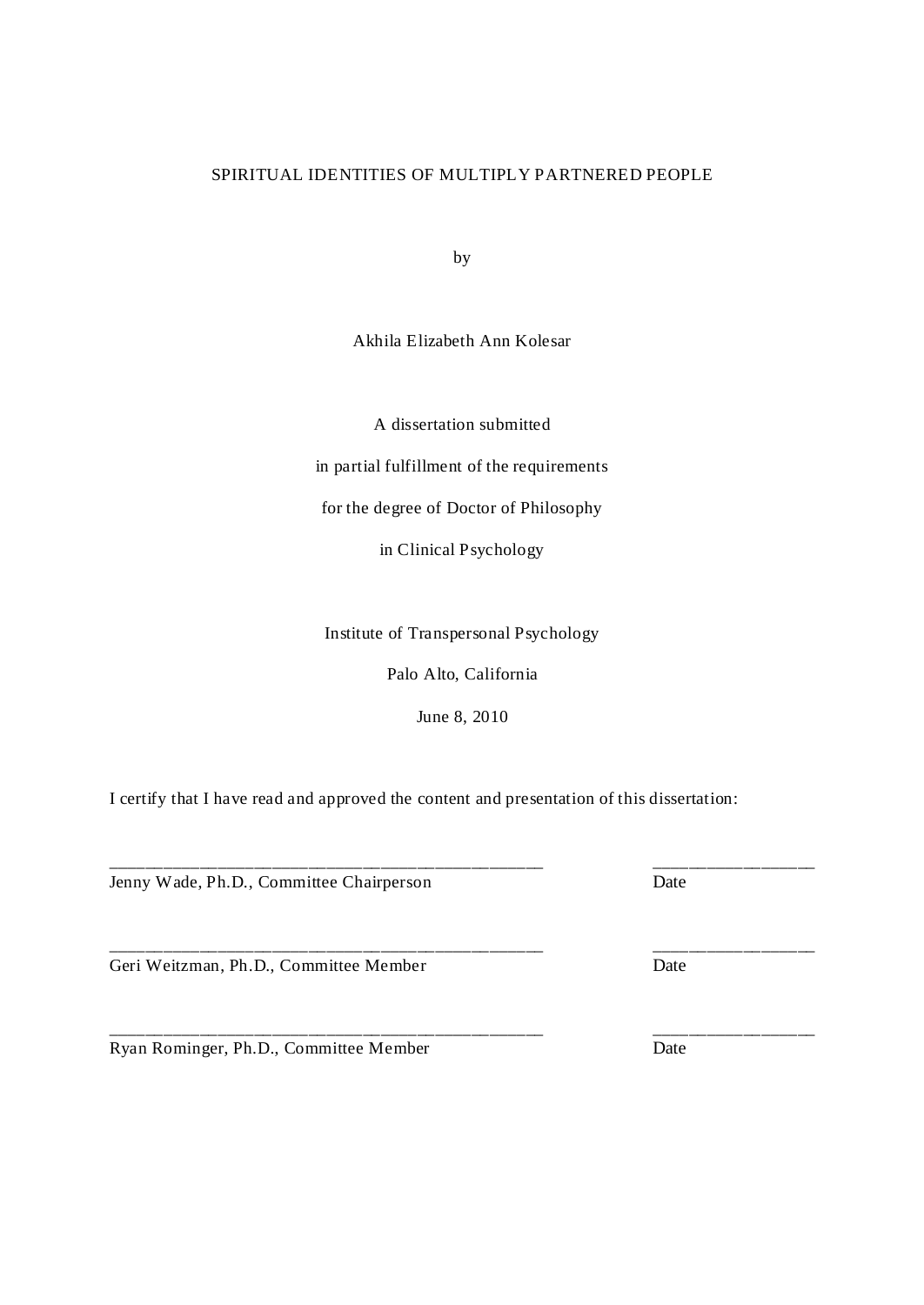Copyright

©

Akhila Elizabeth Ann Kolesar

2010

All Rights Reserved

Formatted according to the

*Publication Manual of the American Psychological Association, 5th Edition*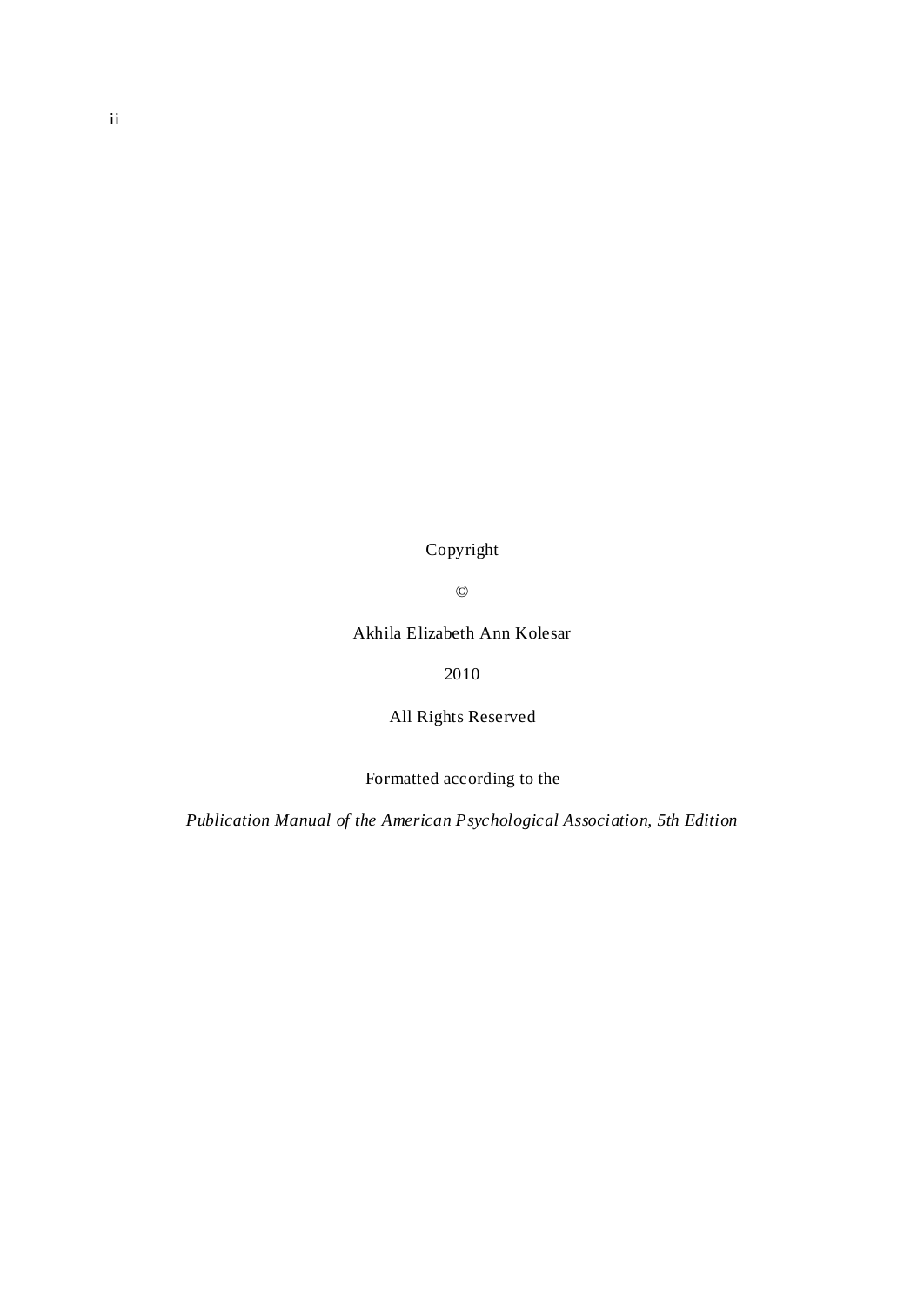# **Abstract**

### **Spiritual Identities of Multiply Partnered People**

#### **by**

### **Akhila Elizabeth Ann Kolesar**

Polyamory, or an open and consensual nonmonogamous way of relating, is a relationship formation that is practiced by a significant portion of the population, warranting scholarship on the subject and adherence to clinical recommendations when conducting psychotherapy. This mixed-methods study investigated the spiritual identities of multiply partnered people, tracing change over time, relationship between religious or spiritual affiliation and core values, and association between sex and spirituality. In the quantitative portion of the study, 484 online surveys were administered to gather this information and participant demographics, and then 33 follow-up interviews were conducted from among survey participants to obtain qualitative data that expanded on the quantitative results. The demographic trends of the sample reflected a population who were mostly college-educated, Caucasian, bisexual or pansexual women in their 30s, who were raised Christian (Protestant and/or Catholic) and are now pagan, and resided in the Western United States. Forty percent of the sample practiced kink/BDSM, while the majority reported sex and spirituality as being moderately connected. The sample reported a decrease in religiosity and a strong increase in liberalism since childhood. Many felt that their lifestyle was an innate, nonpossessive, bisexual orientation towards loving, while nonpagan religious and societal pressures added undue struggle and marginalization to their experience. The majority of multiply partnered people were raised in moderately conservative, Judeo-Christian households, not dissimilar from national census statistics. As this population began coming out to themselves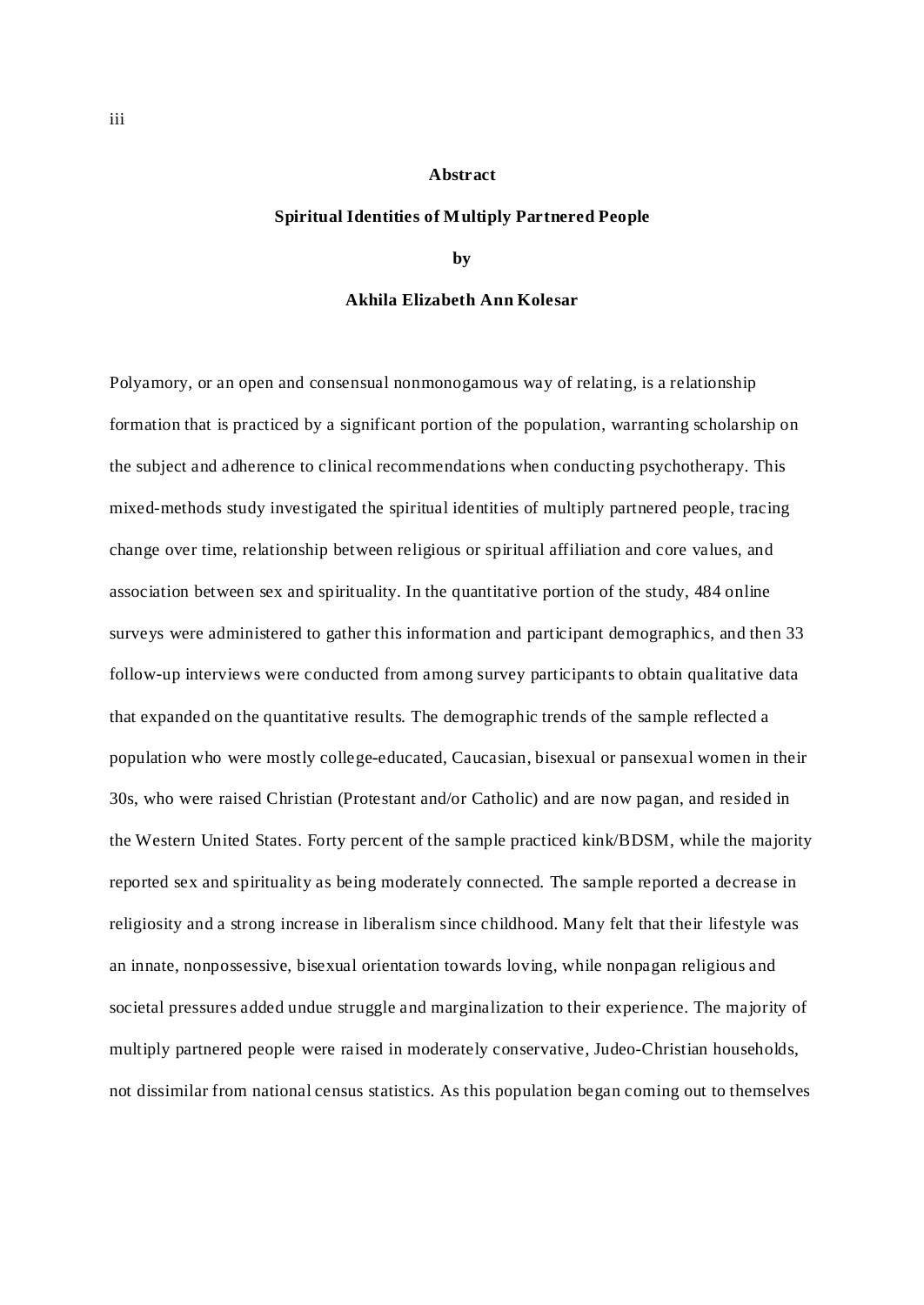and to others about their nonmonogamous interests, they converted to more liberal, earth-based, and eclectic spiritual worldviews. Religions such as Wicca or paganism may be more conducive to maintaining moral pride while living a nonmonogamous lifestyle, in that they provide practitioners with a philosophical framework that normalizes nonheterosexual interests and the sacredness of sexuality. Implications for psychology, especially for psychotherapists and transpersonal psychologists, are presented and discussed.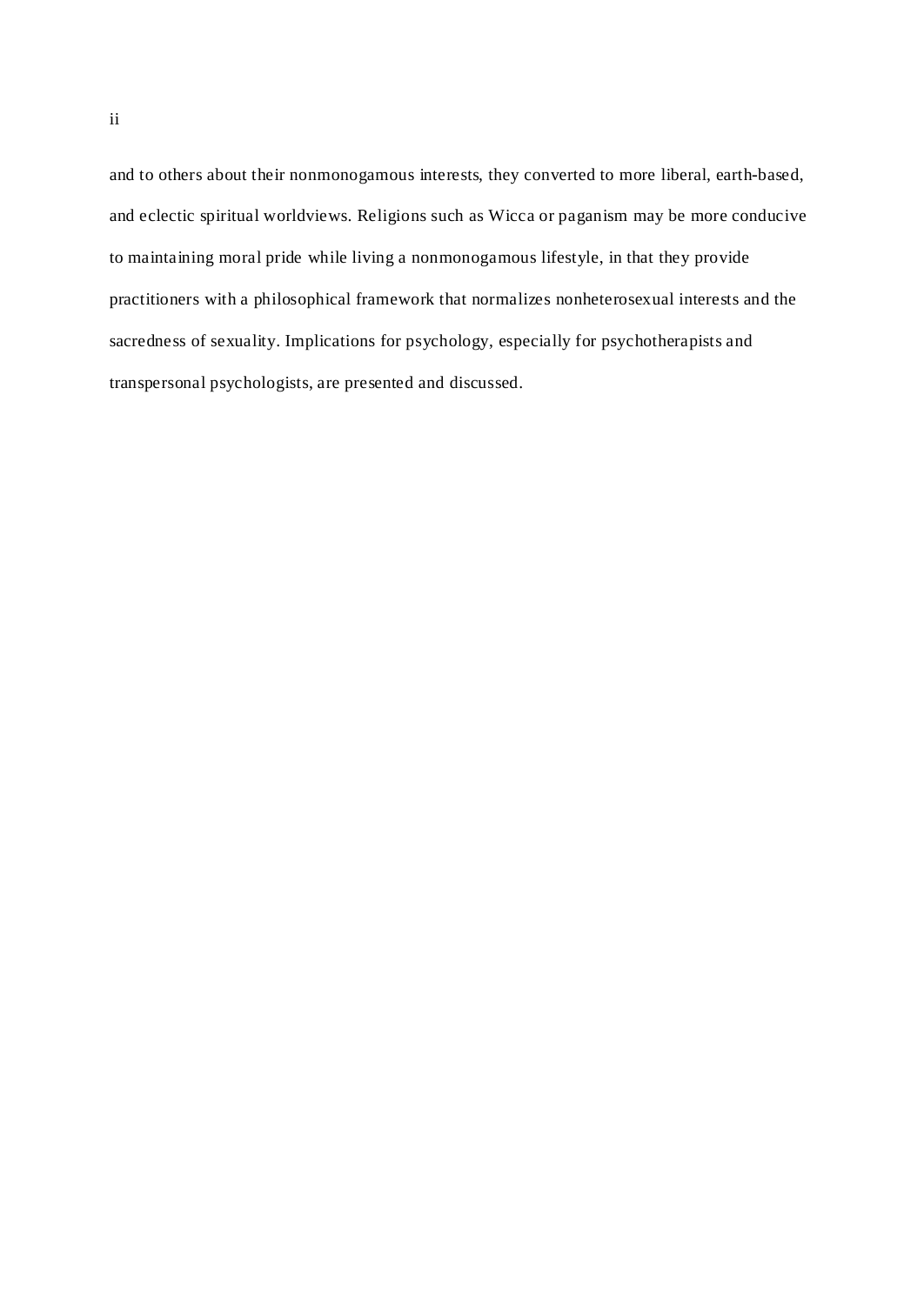## Chapter 1: Introduction

In a nation where gender and sexual orientation are commonly constructed as binaries, relationship forms are also seen as one of two extremes: the faithful, monogamous romance or the secretive, harmful affair. This dualistic approach to categorizing human sexuality creates a large gap within which many sexual identities and experiences of loving go unnoticed and invalidated. Polyamorous relationship formations are an alternative to mainstream monogamy and binary notions of sexual relationships. This research is aimed at unearthing personal accounts of why people choose to be polyamorous and how this choice relates to their spiritual identities and philosophical perspectives of sexually relating to others.

Polyamory literally means many loves (Miller, 1997); it is a term used to describe nonmonogamous frameworks for sexually relating that emphasize honesty, authenticity, and responsibility (Barker, 2005; Halpern, 1999; Miller, 1997). This form of relating gained popularity and notoriety in the United States with the sexual revolution of the 1960s, but at that time the concept was judged as a reactionary movement rather than as a legitimate way of being in relationship. The term polyamory was first published in the May 1990 issue of *Green Egg* in Morning Glory Zell's article, "Bouquet of Lovers" (Zell, 1990). Zell's article provided a common word for people who engage in this style of loving, giving legitimacy to the relationship form and a way to discuss the phenomenon in social science research. Prior to this, the concept was discussed under different titles, such as open marriage in Nena and George O'Neill's (1972) book by the same name, and *polyfidelity* to mean group marriage as used by those involved in the Kerista Commune in the early 1970s (Winegar, 2002). Activist groups now use the term polyamory as a way to bring attention to the issues and concerns of the diverse population of people who are multiply partnered. Many divergent relationship styles are placed under the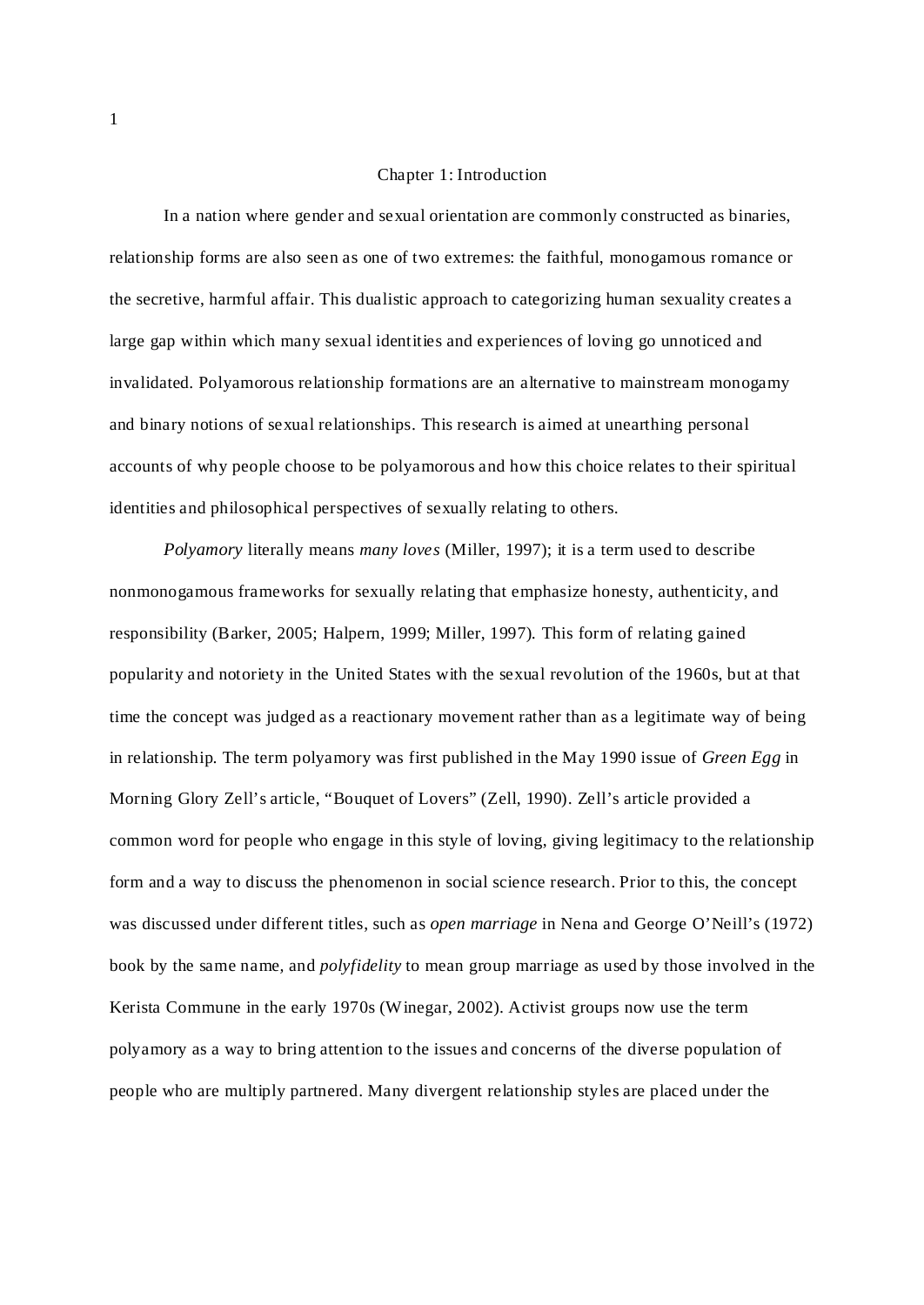umbrella of polyamory when the word is more commonly used. These styles include but are not limited to *open relationships, intimate networks, ranked relationships, polyfidelity, and other* forms that are discussed further in Chapter 2: Literature Review. Furthermore, others may practice polyamory without calling their relationships polyamorous, making a study of the relationship form difficult (R. Robins, 2005). For purposes of this research, polyamory will be included in a broader descriptor that includes relationships in which an individual is simultaneously partnered with multiple people and all partners are aware of and consent to the multiple involvements. A definition such as this makes an important distinction between cheating (which is void of openness or honesty), serial monogamy (in which the multiple relationships are not simultaneous), and being openly and consensually partnered with multiple people simultaneously.

The concept of polyamory challenges the traditional parameters, namely monogamy, commonly attributed to committed relationships; but this expanded notion of loving also challenges the heteronormative and patriarchal foundations of what constitutes marriage and the making of a family (Rabinow, 1994). "It explicitly allows for and encourages the change and growth that a more flexible view of commitment permits" (Halpern, 1999, p. 160). The term polyamory is used to convey a way of relating that is strictly independent of cultural assumptions of monogamy just as the term *queer* is used to challenge the often unspoken assumption of heterosexuality (Hall, 2003). Scholars and activists use the term polyamory to convey an intention of loving many, as opposed to using a term like *nonmonogamy* which simply means not loving only one (Rust, 2003). Similarly, the term queer is most often used in reference to a broad, self-defined identity that attempts to assign meaning without using heterosexuality as the point of reference (Hall, 2003). Queer, in this sense, is a category of identification inclusive of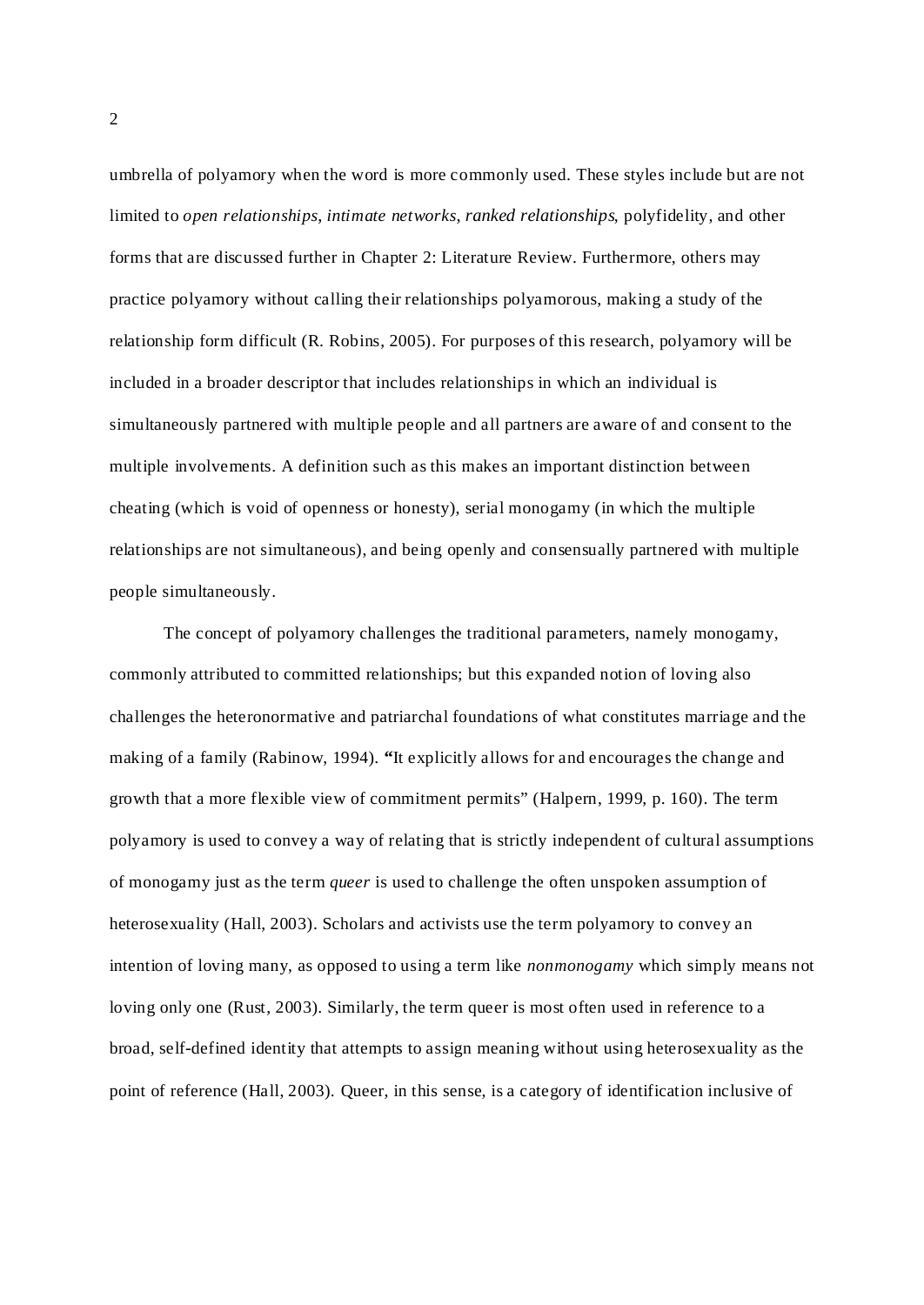lesbian, gay, bisexual, and transgender (LGBT) sexualities as well as unconventional sexual practices that both heterosexual and LGBT people may use (Nichols, n.d.). Polyamory, therefore, is a queer sexual practice and may be included under a larger rubric of queer theory.

Sexual behaviors or practices become identities through a complicated and socially political process. First, a single behavior is made "normal," and then other behaviors are made "deviant" in relation to the first behavior that was declared as normal (Foucault, 1976/1980; Liska, 1987; Simon, 1996). Those who declare what is normal and what is deviant categorize and thus label the behaviors as belonging to a greater organization, or in this case, identity. Certain individuals and professions are granted the privilege to exert power over what or who is labeled with the value judgment of normal versus deviant (Foucault, 1976/1980). A foundational argument of queer theory is that identities are not singular, and cannot be assigned by anyone other than the self (Butler, 1993; Hall, 2003). Although polyamory is not currently presented in the literature as a sexual orientation, those who are openly multiply partnered are considered to be sexual minorities and therefore popularly included under the umbrella identity of queer (Nichols, n.d.). Queer is a broad term of identification with a sociopolitical movement that is based on members having nonconventional sexual practices and/or relationship forms (Bell, 1999). Although an exploration of the history of this term reveals decades of derogatory usage, the term queer has been reclaimed by lesbian, gay, bisexual, and transgender political activists to denote a single, positive affiliation between sexual minorities (Hall, 2003). In this work, the term queer will be used in the same way, to reference sexual minorities as a group when specific sexual identities or sexual orientations are not the subject of focus. Sexual minorities include lesbians and gays (exclusively homosexual individuals), bisexuals (those with both homosexual and heterosexual attractions), pansexuals (those who are attracted to men, women, and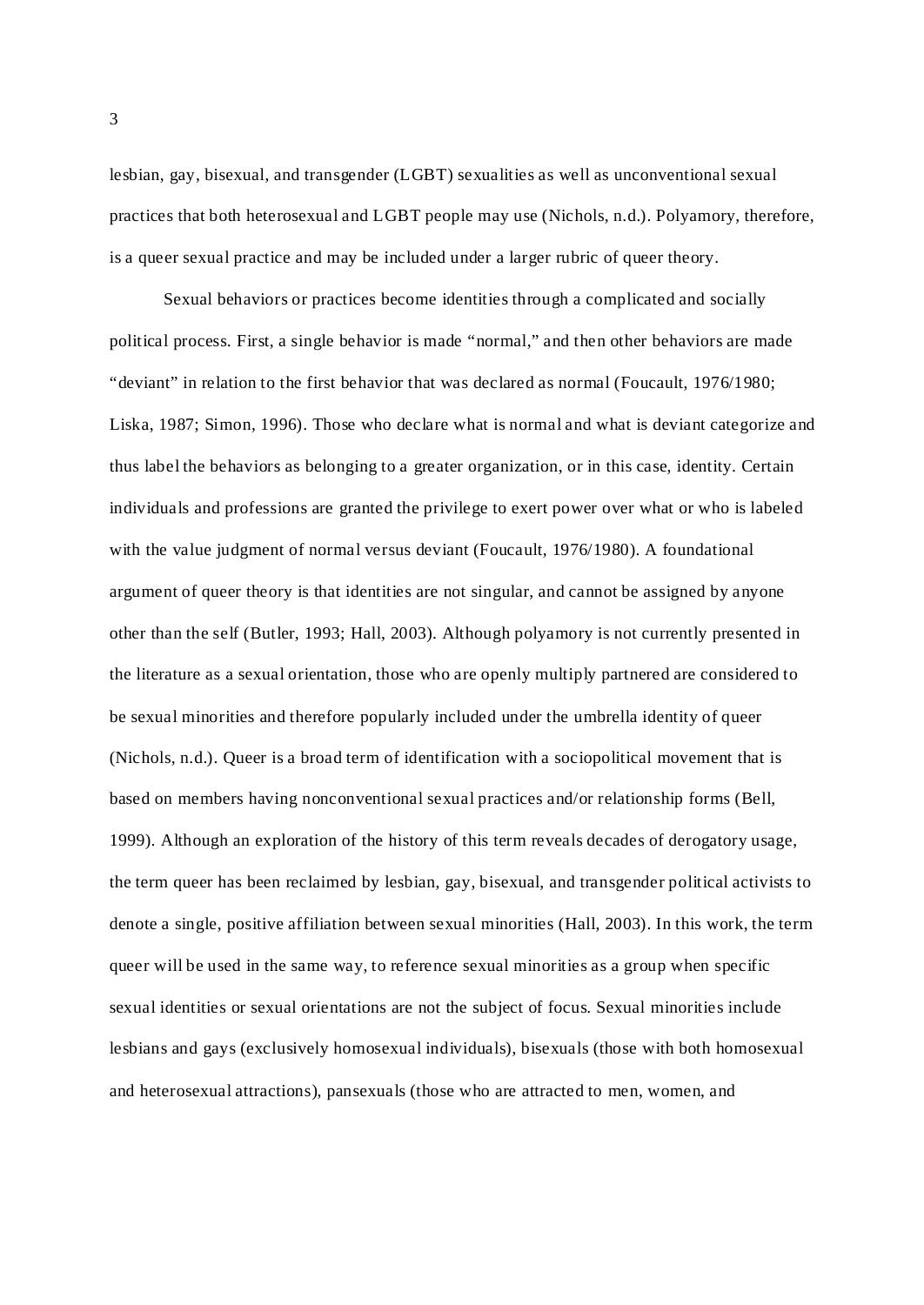transgendered or gender variant people), and those with unconventional sexual or relational practices such as BDSM (bondage/domination/sadism/masochism) and polyamory (Nichols, n.d.). The term sexual identity will be used to reference how one conceptualizes one's sexuality, including but not limited to one's sex, gender identity, sexual orientation, sexual preferences, preferred relationship form, and sexual community. The term sexual orientation will be used to indicate an individual's sexual attraction to others and how s/he understands this attraction as a part of personal and social life. Related but independent from sexual identity and sexual orientation is an individual's preferred relationship form, and this term will be used to denote formations such as polyamory, monogamy, nonmonogamy, and others. When specificity is needed, the term polyamorous will be used to denote being openly and consensually partnered with multiple people simultaneously.

Polyamory is theoretically described as an intentional process of making many intimate relations with the honesty, emotional commitment, and care that is often excluded in other forms of nonmonogamous relationships (Munson & Stelboum, 1999a). Strangely, though, the moral atmosphere in U.S. society is one that allows more room for the forgiveness of infidelity than for an open, honest, and emotionally committed nonmonogamy (Block, 2008). "The only widely available language that can account for nonmonogamous relationships is that of infidelity" (Ritchie & Barker, 2006), and cheating is more socially acceptable than polyamory because it fits within the framework of monogamy (Rabinow, 1994). Polyamorous individuals, therefore, are not only marginalized because of their involvement in what may be considered a sexually deviant practice by general U.S. standards, but also because the existence of polyamory challenges the idea that commitment, namely sexual exclusivity, is the foundation of the American family and the glue of romantic relationships.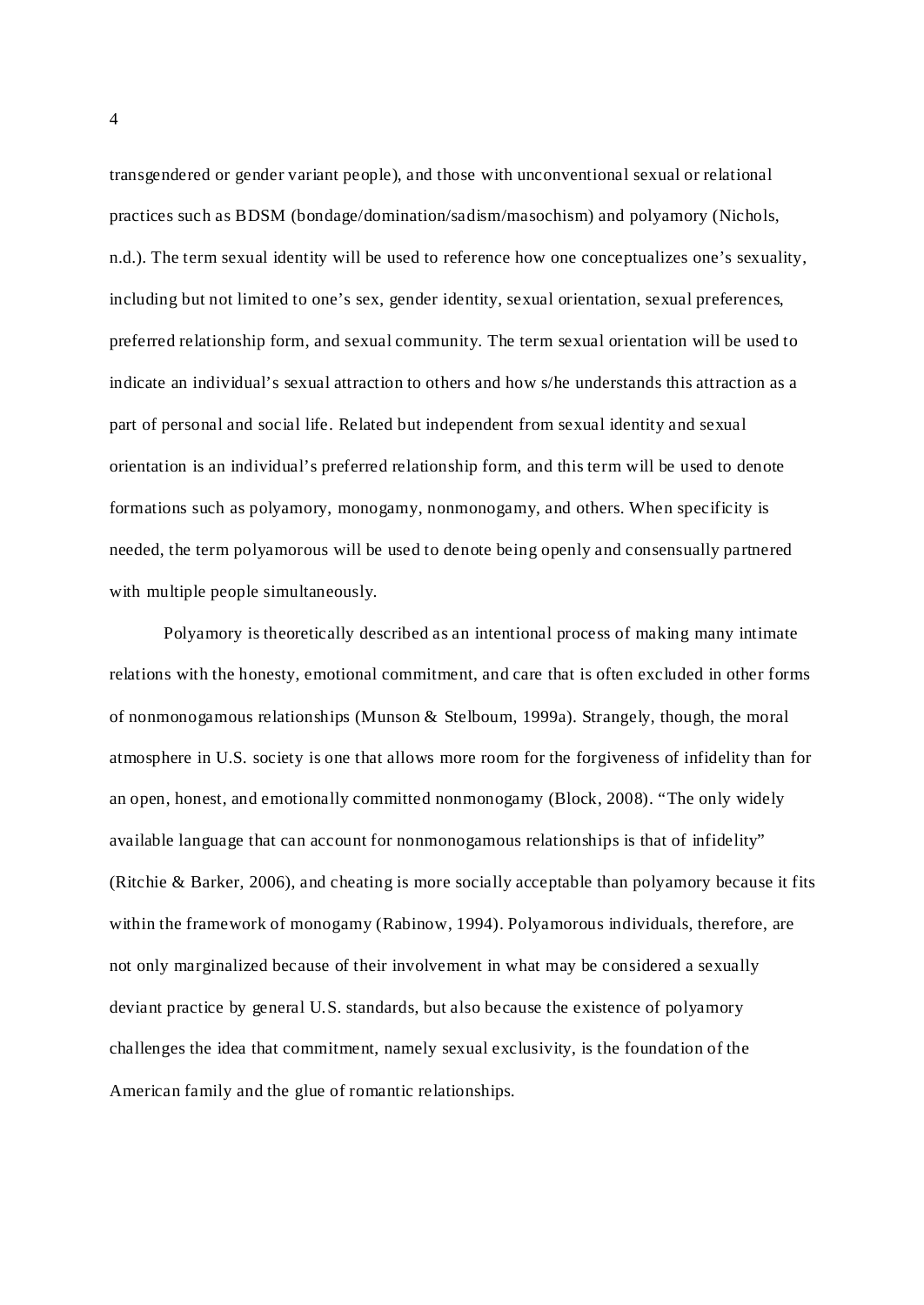Research on polyamory and other forms of multiply partnered relationships is scant when compared to the growing psychological, political, and sociological works on other sexual minorities, such as gays and lesbians (Barker, 2005; McLean, 2004; Sheff, 2005). Polyamory is a way of relating that assumes sexual freedom and responsible nonmonogamy, challenging the underlying cultural assumption that love can only ethically be enacted between two people– one male and one female. Homosexuality, bisexuality, and polyamory challenge the heteronormative culture dominant in the U.S. and are thus taboo topics that receive much criticism in both the popular sphere as well as in academia (Barker, 2005; Sheff, 2005). This social climate reinforces the invisibility of sexual minorities by creating an atmosphere that is unwelcoming to publicly identifying as a polyamorous individual. The hiding, or "closeting," of a polyamorous identity is institutionalized through the absence of a public discourse that is inclusive of this relationship form. Furthermore, insensitivities in the medical and mental health spheres reinforce individuals' needs for emotional safety by maintaining secrecy. Thus, polyamorous individuals hold little power in the sociopolitical discourse on sexuality, identity, and relationships (Barker, 2005; Klesse, 2005; Mint, 2004; Rust, 2003; Sheff, 2005).

A number of popular works exist that serve as introductions or "how to" books in which readers may begin an intellectual, if not physical, exploration of polyamory (e.g., Anapol, 1997; Anderlini-D'Onofrio, 2004; Benson, 2008; Block, 2008; Easton & Liszt, 1997; Foster, 2000; Francoeur, Cornog, & Perper, 1999; Kaldera, 2005; Lano & Parry, 1995; Lessin, 2006; Life, 2004; Matik, 2002; Mazur, 2000; Munson & Stelboum, 1999b; O'Neill & O'Neill, 1972; Ravenscroft, 2004; Taormino, 2008; West. 1996), but research on polyamorous relationships or individuals is rare. A handful of empirical studies look into this unique aspect of human sexuality while also acknowledging the inseparability of social politics from this topic (e.g., Klesse, 2005;